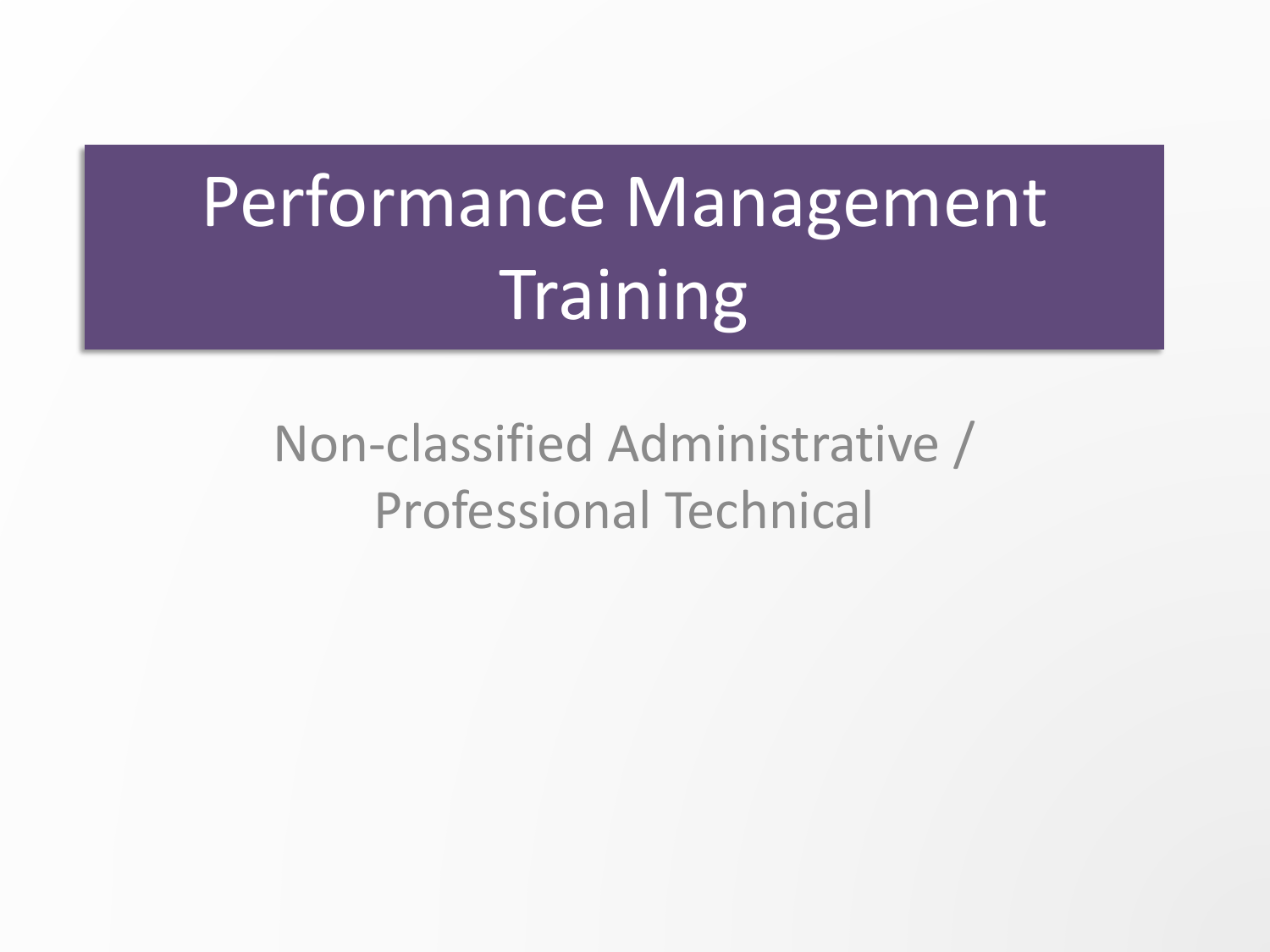## Performance Management Cycle

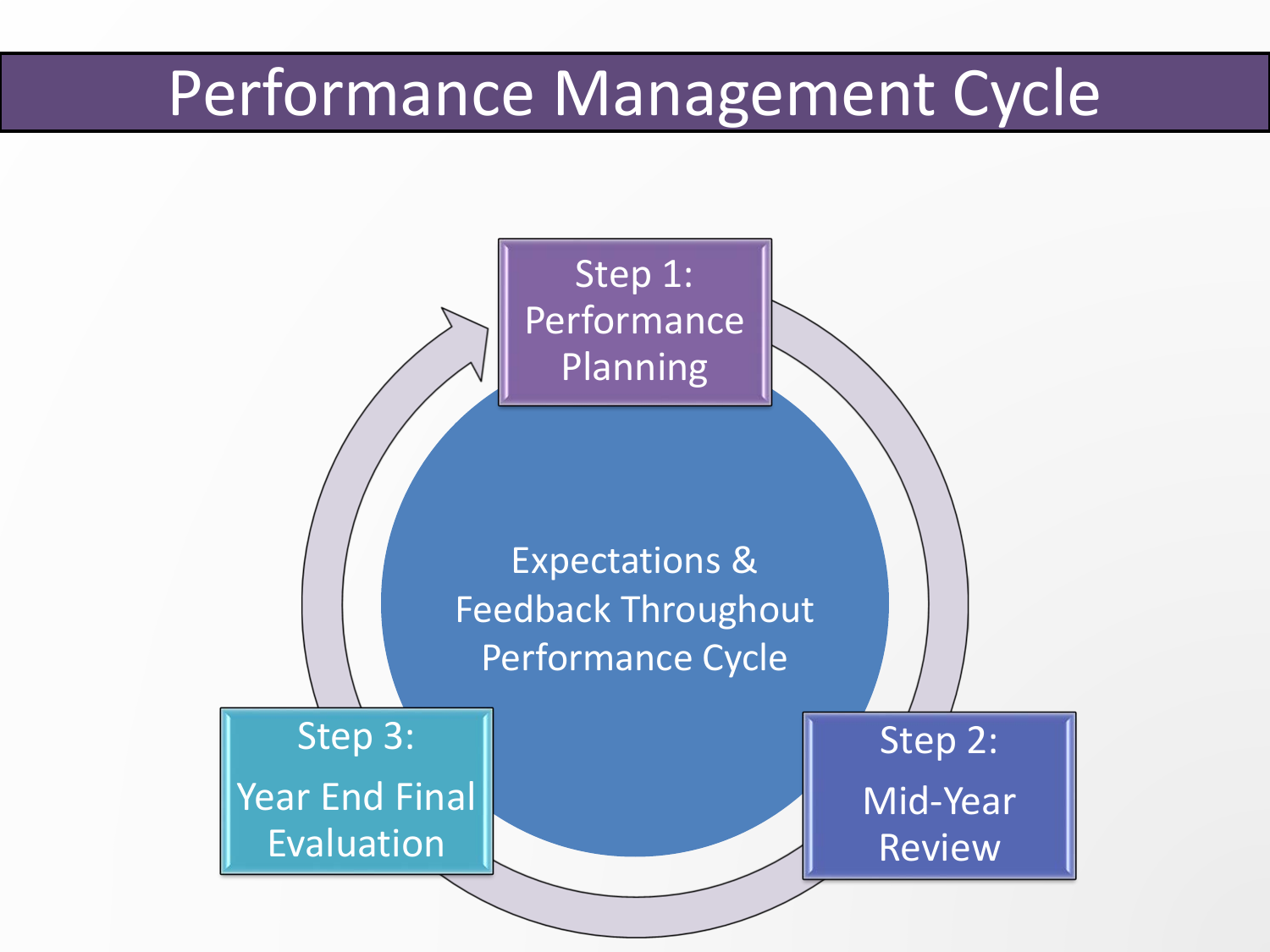## Important Dates

- $\circ$  Cycle begins April 1<sup>st</sup> and ends March 31<sup>st</sup> each year
	- Performance plan: April 30<sup>th</sup> & within 31 days of date of hire, transfer or promotion
	- Mid-year review: October 15<sup>th</sup>
	- Final annual evaluation: April 15<sup>th</sup>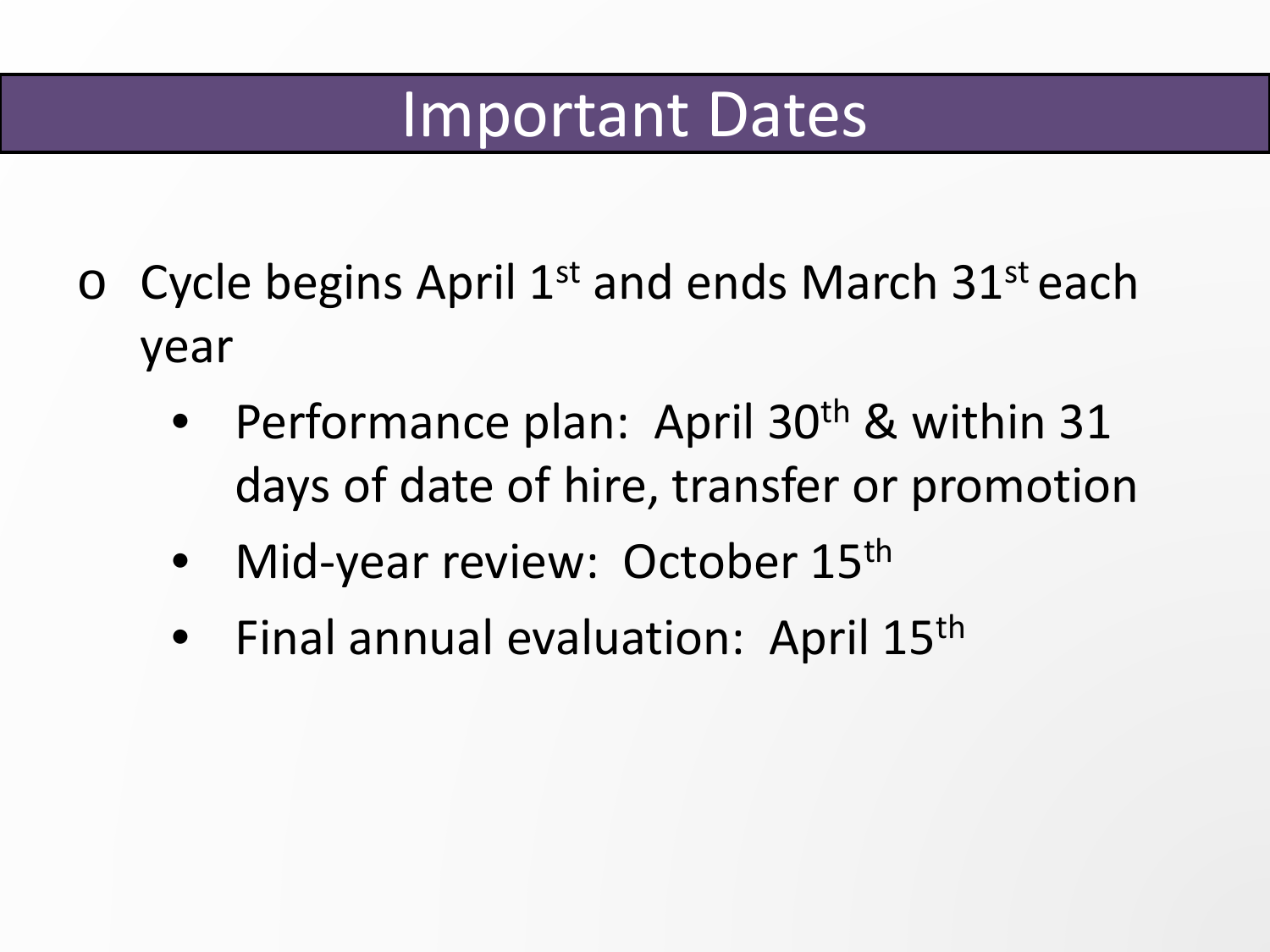## Two-way Communication

- o Supervisors should provide continuous expectations & feedback throughout the cycle
- o Regular 1x1's with supervisor, preferably every two weeks or at least one a month
	- How are you both doing?
	- Status check: review workload, responsibilities & projects
	- Keep supervisors informed on your progress; discuss any concerns you may have
- o Ask questions if there is any uncertainty
- o HR is your resource, reach out for any guidance or support you may need / want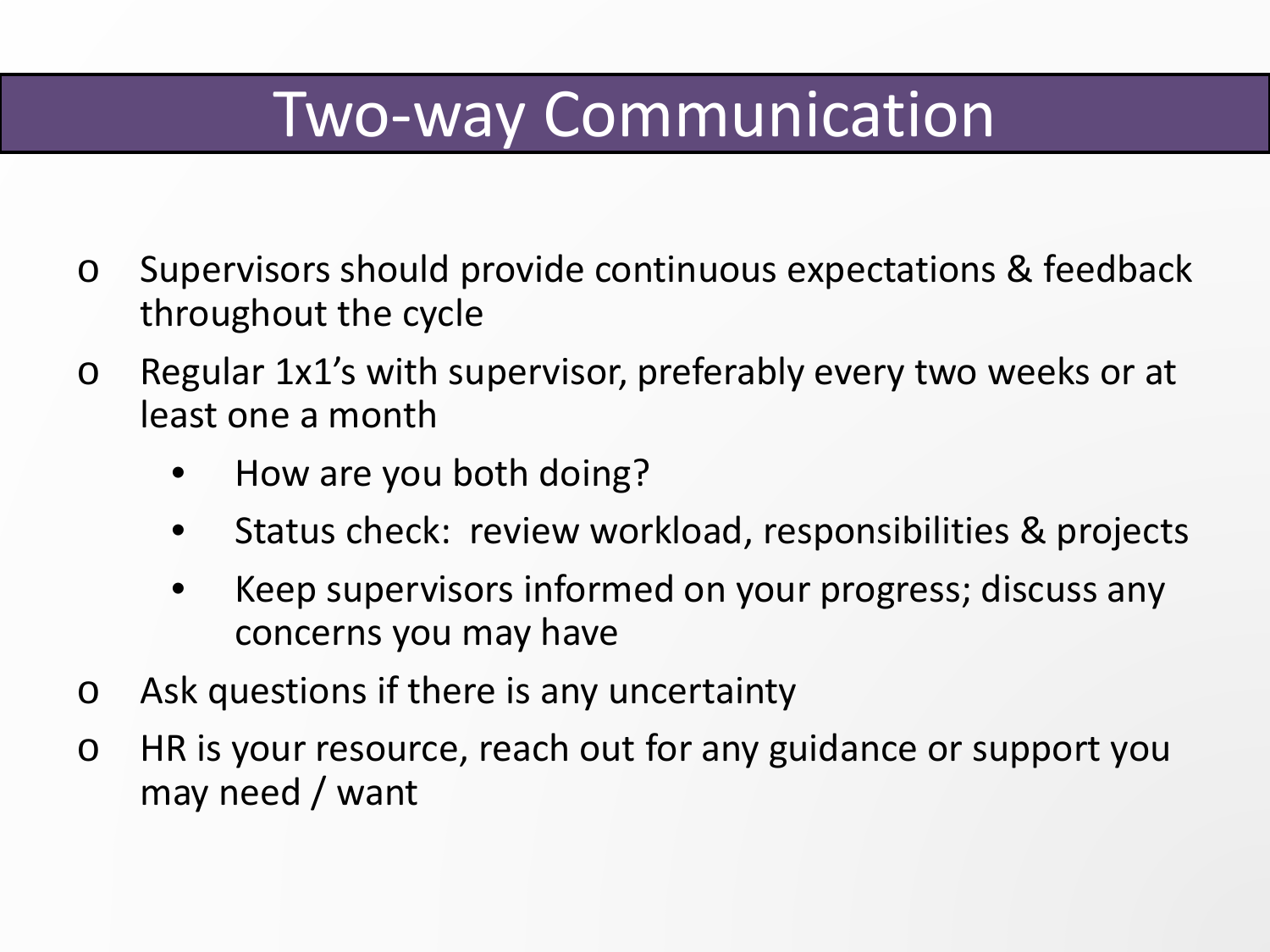### Revised APT Evaluation Document

## Five Sections:

- 1. Core competencies
- 2. Goals
- 3. Mid-year review
- 4. Final self-appraisal & narrative achievement of goals
- 5. Final overall evaluation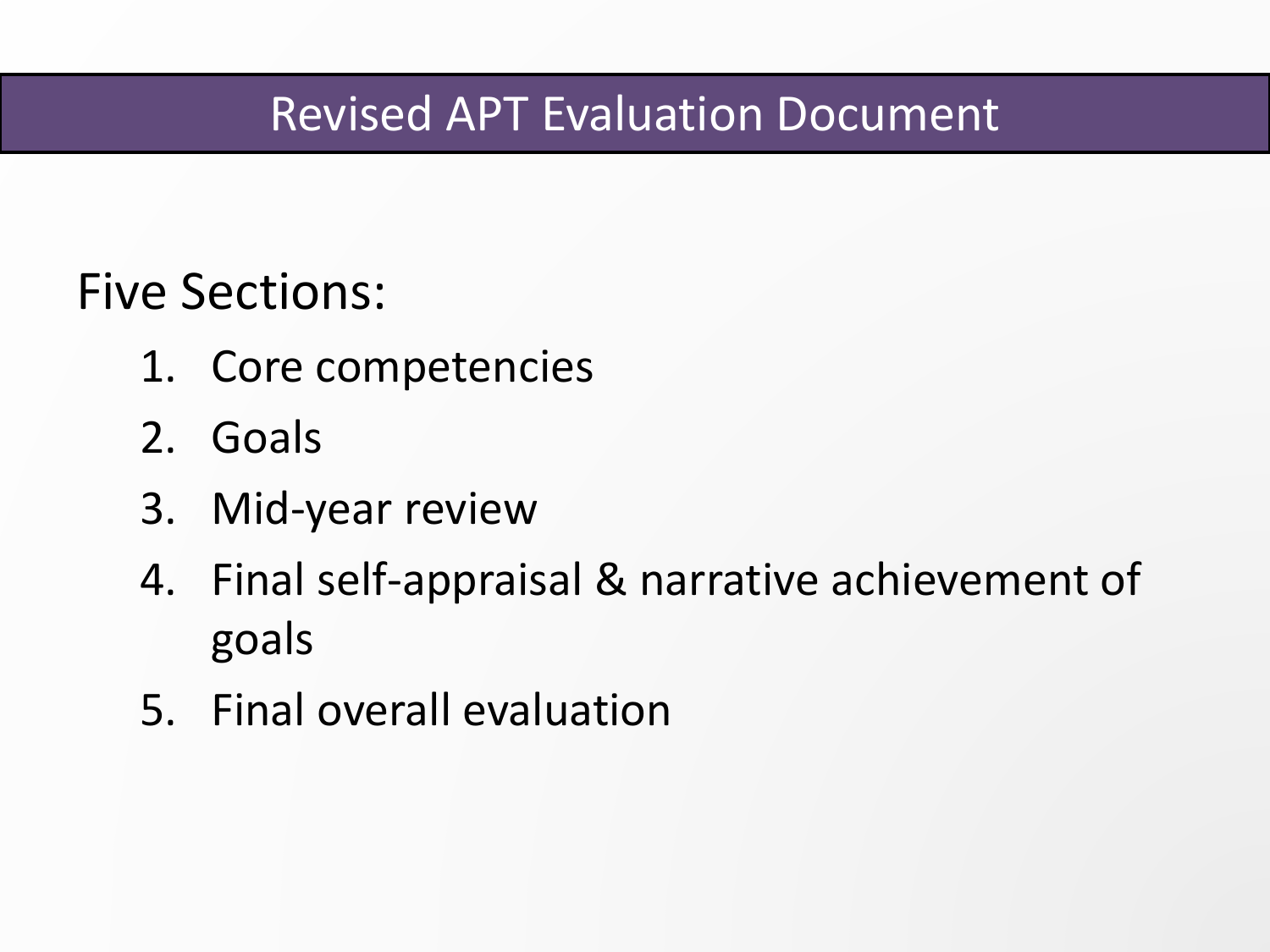### Part One: Core Competencies

- Core competencies for all APT employees
- o Supervisor competencies; N/A if not applicable
	- Plan: review each core competency with the employee.
	- Mid-year: review overall progress, identify any areas for improvement if needed
	- Final eval: rate each core competency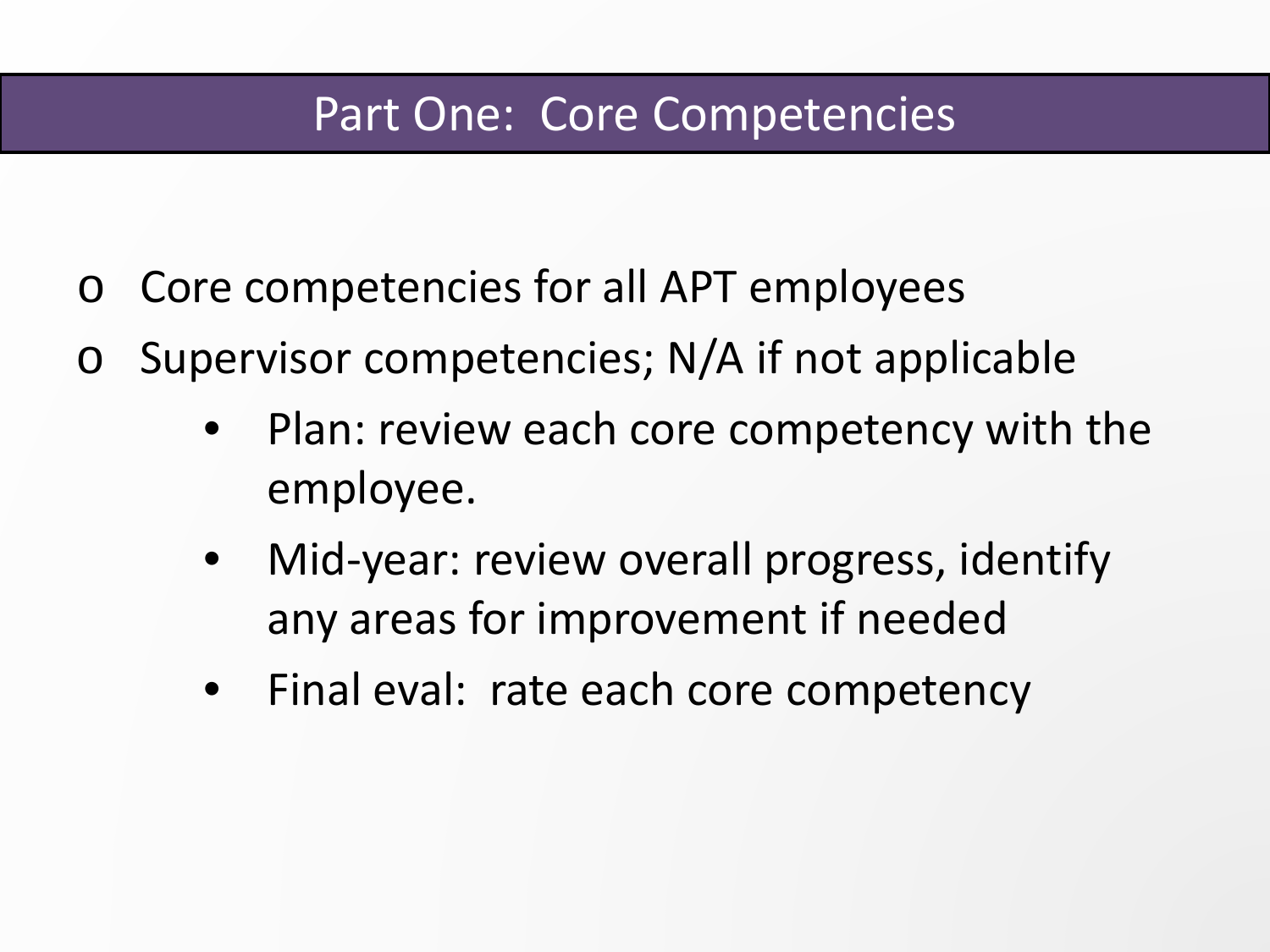### Part One: Core Competencies

#### Performance Appraisal Administrator/Technical Professional

#### **Part One: Core Competencies**

During the performance planning phase, review each core competency with the employee. At the year-end evaluation, rate each core competency.

Accountability / Responsibility: To what extent does employee put forth extra effort when the need arises; demonstrate punctuality; maintain confidentiality; demonstrate adaptability; convey a positive and professional image of the College to others; make good use of work time; pay attention to detail; demonstrate accuracy and followthrough: complete tasks in a timely manner: take initiative: show self-direction and take responsibility for their own work product.

 $\Box$  Exemplary  $\Box$  Commendable Needs Improvement

Communication / Interpersonal Skills: To what extent does employee effectively apply communication skills both orally and in-writing; actively listen and foster engaging and professional communication at all times; speak in a clear and direct manner; engage in thoughtful and constructive dialogue; speak and respond effectively and courteously; keep others informed; practice effective listening skills.

 $\Box$  Exemplary Commendable Needs Improvement

Customer Service / Responsiveness: To what extent does employee treat all customers (internal and external) with respect and courtesy by demonstrating the following: answer telephone and/or in-person requests for information promptly and courteously; determine needs of internal and external customers; follow-up with appropriate individual(s) if employee does not know how to respond/proceed; offer alternatives to internal and external customers if unable to handle request; offer prompt service; maintain smooth working relations with others; demonstrate tact and diplomacy in negotiations or confrontations with others; maintain accessibility to others.

Exemplary Commendable Needs Improvement

Job Knowledge: To what extent does employee analyze work, set goals, develop plans of action and utilize time. Consider amount of supervision required and extent to which the employee can carry out assignments.

| $\Box$ Exemplary       | Commendable | Needs Improvement |
|------------------------|-------------|-------------------|
|                        |             |                   |
|                        |             |                   |
| <b>Revised 01/2018</b> | Page 2 of 9 | $HR-2$            |

#### Performance Appraisal Administrator/Technical Professional

Problem Analysis & Decision Making: To what extent does employee take initiative to identify problems and creative solution-oriented results; consider and/or generate ontions to solve problems: obtain facts before making decisions: include appropriate persons in the decision-making process; produce clear recommendations; make decisions that reflect sound judgment and assessment of facts and related issues.

Exemplary Commendable Needs Improvement

Planning: To what extent does employee identify desired outcomes; create check points and time frames to realistically achieve those outcomes; develop alternatives and contingency plans when necessary; evaluate and refine plans.

 $\square$  Exemplary Commendable Needs Improvement

Professional Contributions & Accomplishments: To what extent does employee participate in college, system, community and professional organizations and make significant contributions to department, division and college.

Needs Improvement  $\Box$  Exemplary Commendable

Support of Strategic Plan, College Values/Team Participation: To what extent does employee support the values and mission of the department, division and college; apply the values of empowering, collaborative, respectful and responsive to teamwork.

Needs Improvement  $\Box$  Exemplary Commendable Support of Diversity/Inclusion: To what extent does employee treat all individuals

with respect; seek and consider diverse perspectives, ideas and learning opportunities.

Exemplary Commendable Needs Improvement

#### Supervisor Competencies (Indicate N/A if Not Applicable)

Supervision: To what extent does supervisor provide effective support and constructive feedback that enables employees to consistently improve performance and solve problems; anticipate upcoming changes in work duties and encourage employee to explore training opportunities.

Exemplary Commendable Needs Improvement  $\Box$  N/A **Revised 01/2018** Page 3 of 9  $HR-2$ 

#### Performance Appraisal Administrator/Technical Professional

Leadership: To what extent does supervisor articulate a vision for team; communicate vision clearly: assist each member of the team in identifying their appropriate contribution: provide team with constructive feedback enabling them to make any necessary adjustments; celebrate and reward success.

Commendable Needs Improvement  $\Box$  Exemplary  $\Box$  N/A

Budget: To what extent does supervisor allocate budget appropriately: maintain complete and accurate records; expend budget ethically and responsibly throughout the year.

Needs Improvement  $\Box N/A$  $\Box$  Exemplary □ Commendable

Planning & Organization: To what extent does supervisor analyze work, set goals, develop plans of action and utilize time

Exemplary Commendable □ Needs Improvement  $\Box$  N/A

### **Refer to Handout**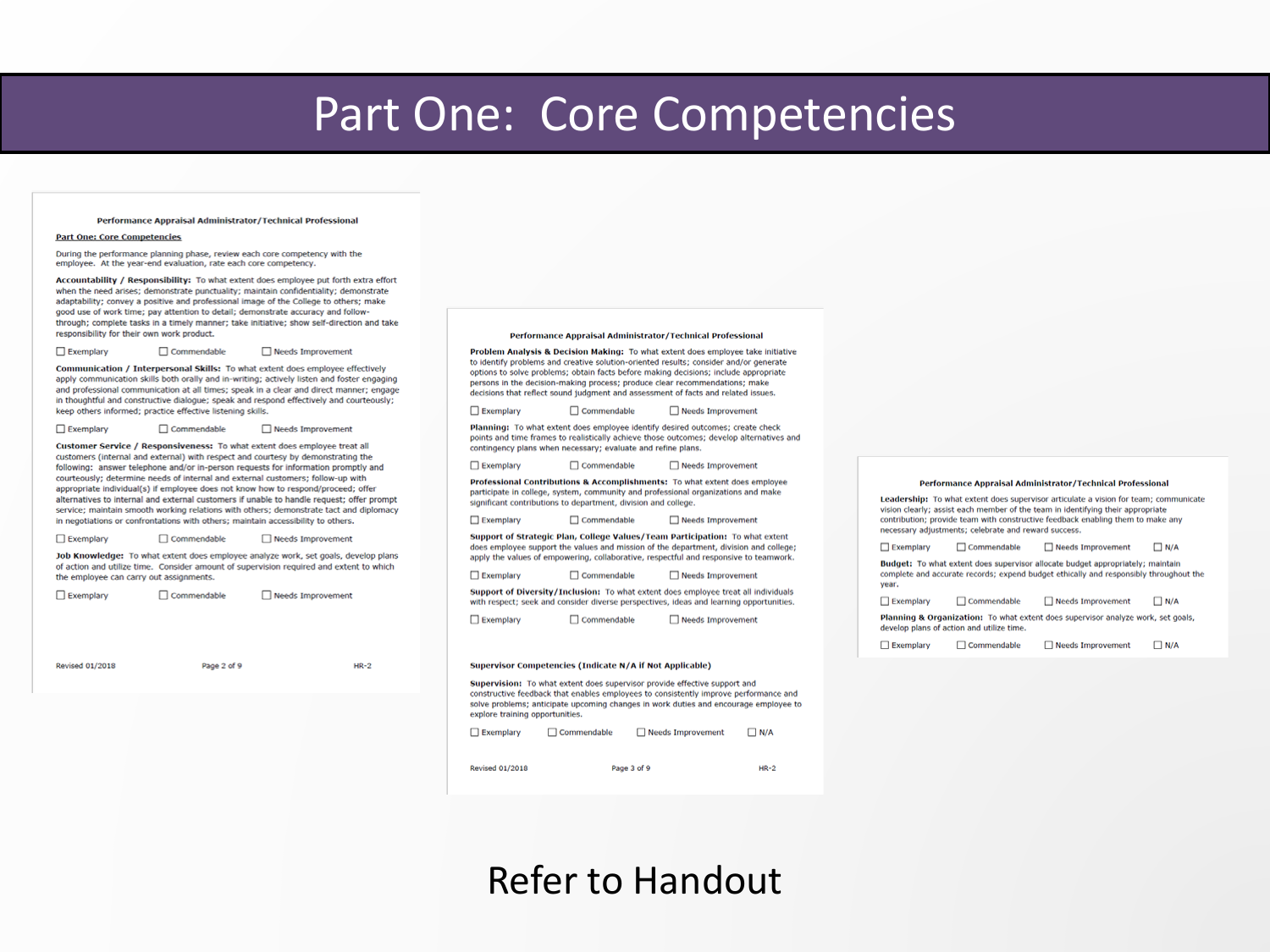# Part Two: Goals

|                                                                                                                                                                                                                                                                                                                                                                                                                                                            | Performance Appraisal Administrator/Technical Professional                                                                                                             |
|------------------------------------------------------------------------------------------------------------------------------------------------------------------------------------------------------------------------------------------------------------------------------------------------------------------------------------------------------------------------------------------------------------------------------------------------------------|------------------------------------------------------------------------------------------------------------------------------------------------------------------------|
|                                                                                                                                                                                                                                                                                                                                                                                                                                                            | Goal $#2:$                                                                                                                                                             |
| Part Two: SMART* Goals<br>During the performance planning phase, review each goal with the employee. At the<br>year-end evaluation, rate each goal. Goals should be specific to the employee's job and<br>related to College, Department and/or Divisions goals and CCD's Strategic Plan. *<br>Specific and easily understood; measurable and objective; attainable, results-oriented;<br>and time bound. Attach additional pages if needed.<br>Goal $#1:$ | College, Department and/or Divisions goals and/or CCD's Strategic Plan related to this<br>goal include:<br>$\Box$ Exemplary<br>Commendable<br>$\Box$ Needs Improvement |
|                                                                                                                                                                                                                                                                                                                                                                                                                                                            | Goal $#3:$                                                                                                                                                             |
| College, Department and/or Divisions goals and/or CCD's Strategic Plan related to this<br>goal include:<br>$\Box$ Exemplary<br>$\Box$ Commendable<br>Needs Improvement                                                                                                                                                                                                                                                                                     | College, Department and/or Divisions goals and/or CCD's Strategic Plan related to this<br>goal include:                                                                |
| Page 4 of 9<br>$HR-2$<br><b>Revised 01/2018</b>                                                                                                                                                                                                                                                                                                                                                                                                            | $\Box$ Exemplary<br>$\Box$ Commendable<br>Needs Improvement                                                                                                            |
| <b>Refer to Handout</b>                                                                                                                                                                                                                                                                                                                                                                                                                                    | <b>Revised 01/2018</b><br>Page 5 of 9<br>$HR-2$                                                                                                                        |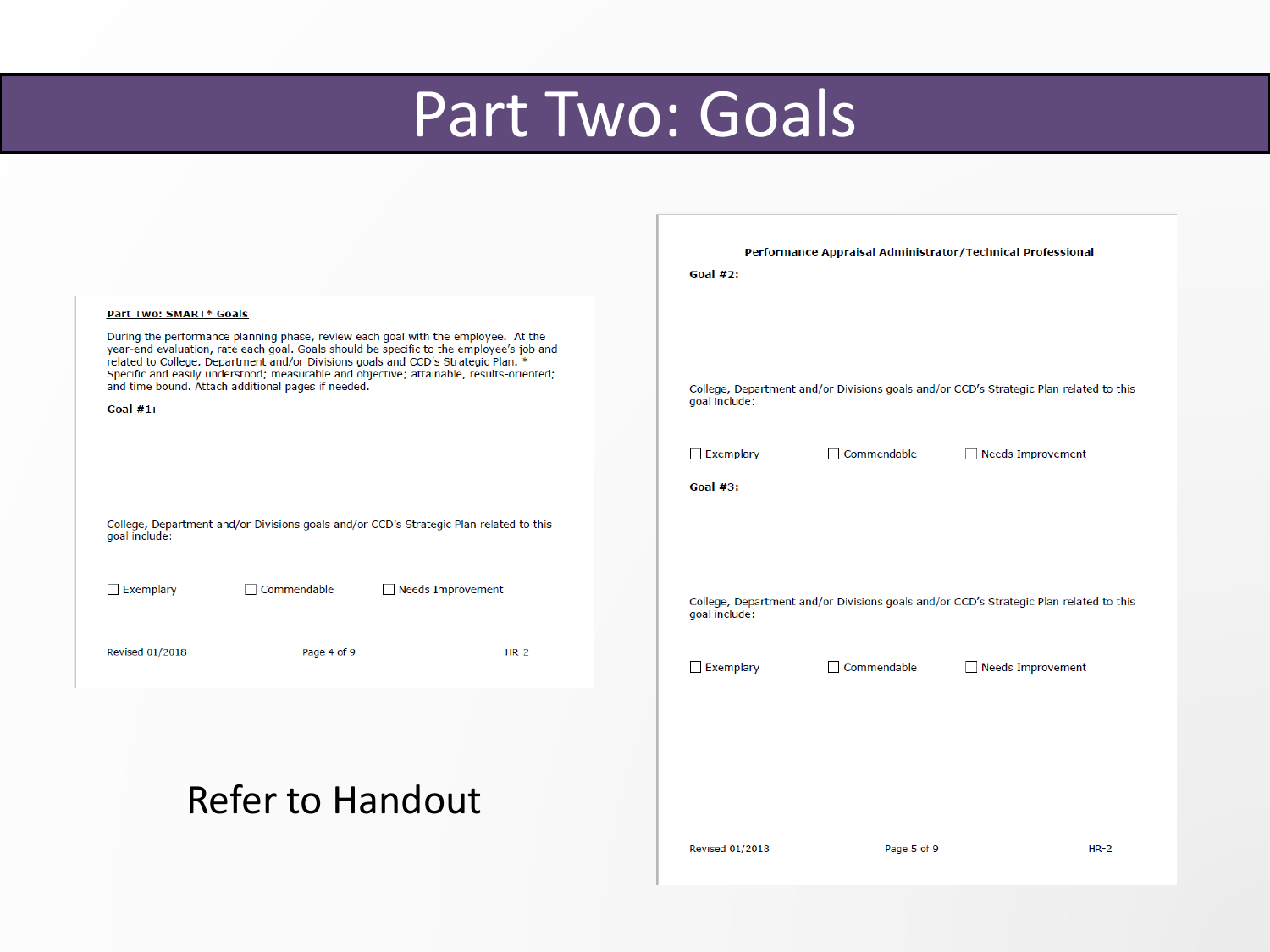### Part Two: Goals

- o Goals should be specific to the employee's job and related to College, Department and/or Divisions goals and CCD's Strategic Plan.
	- Plan: review each goal with the employee
	- Mid-Year: review progress & update goals as applicable
	- Final Eval: rate each goal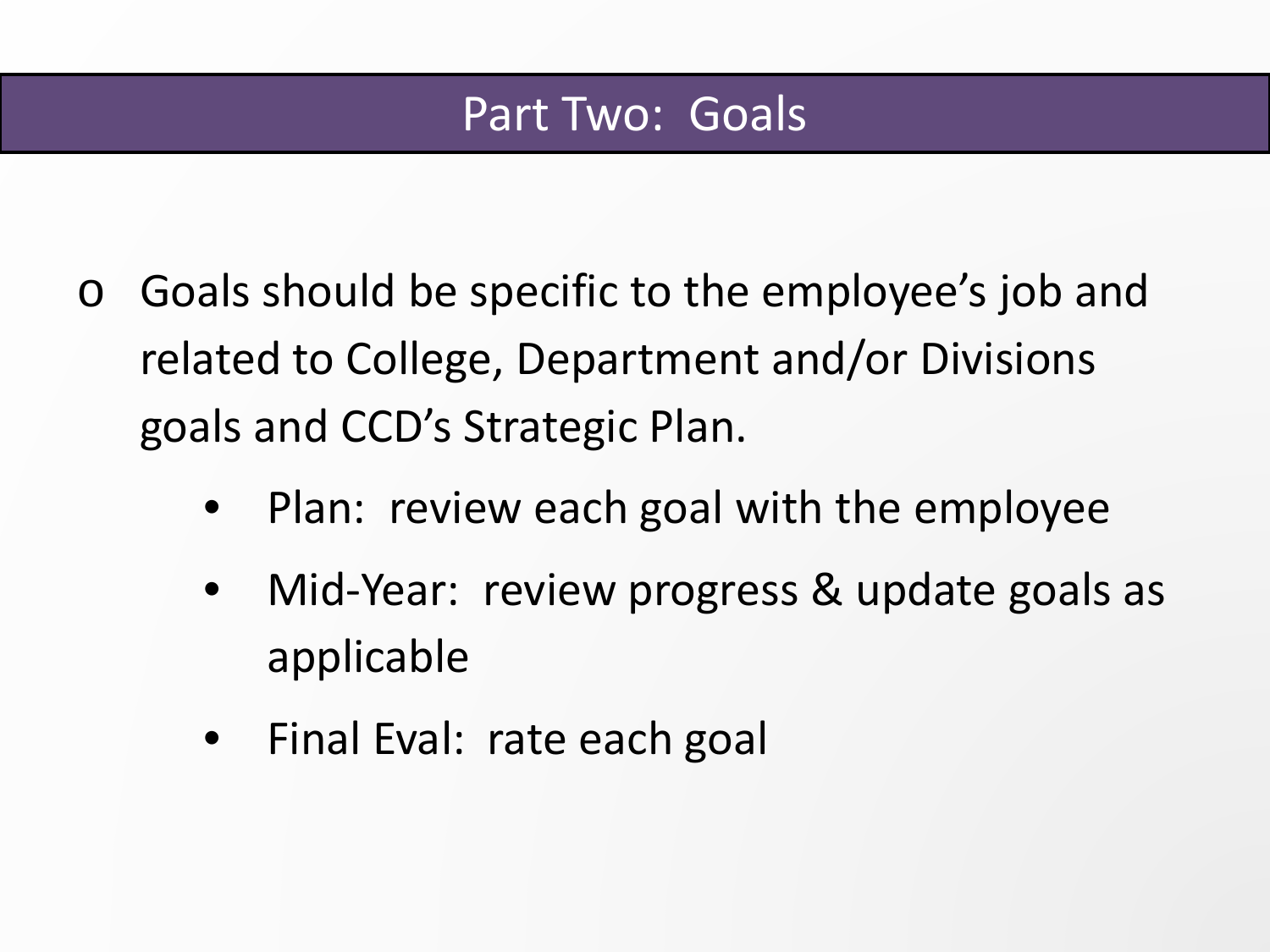# Common Types of Goals

- o Job description related goals
- **Project goals**
- o Behavioral goals
- o "Stretch goals"
	- Especially challenging goals used to expand KSA's of high potential employees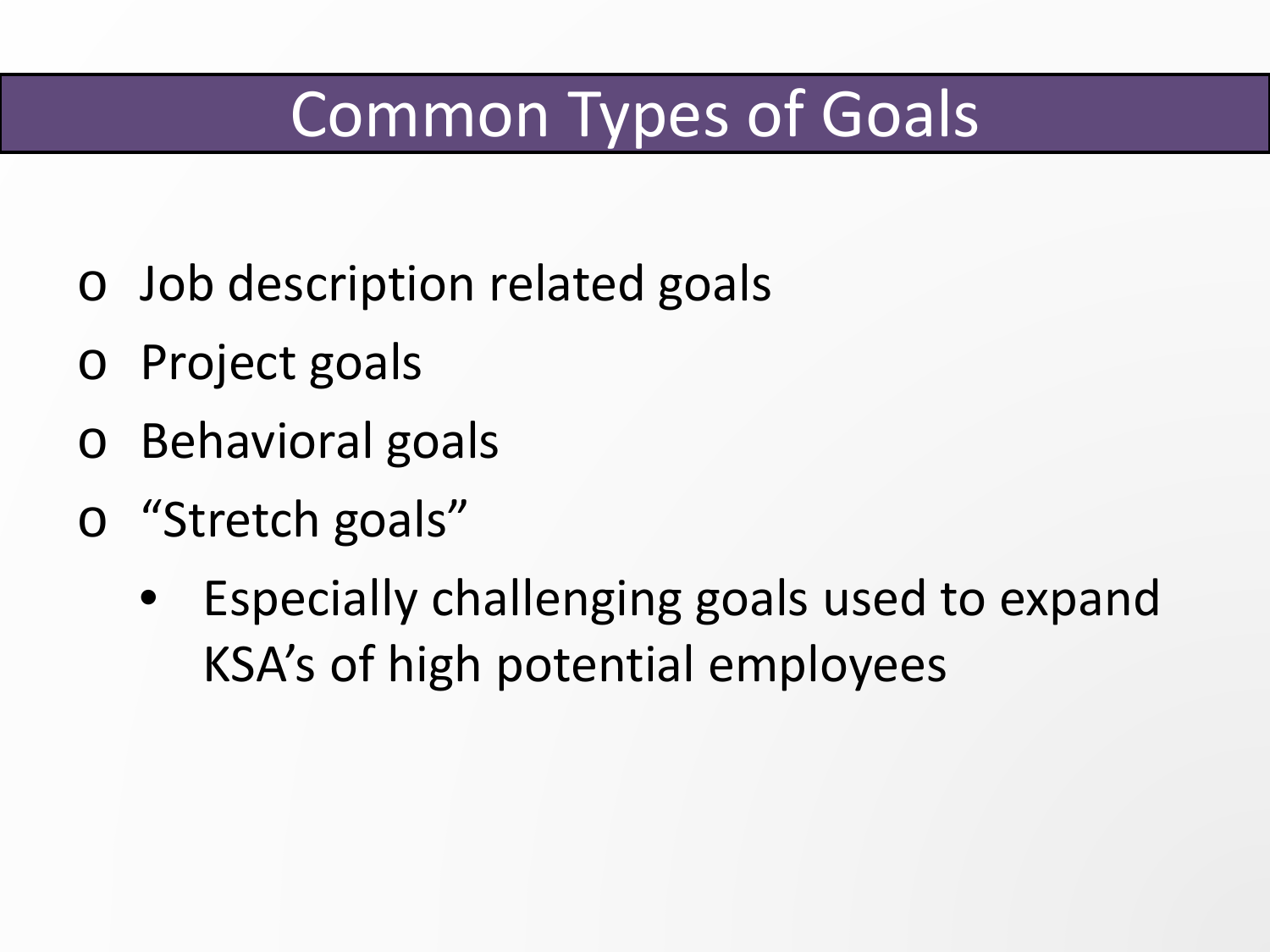### Writing Goals

- o Clearly written; including terms of quality, quantity and timeliness.
- o Smart goals

**S**pecific & easily understood

**M**easurable & objective

**A**ttainable

**R**esults-oriented

**T**ime bound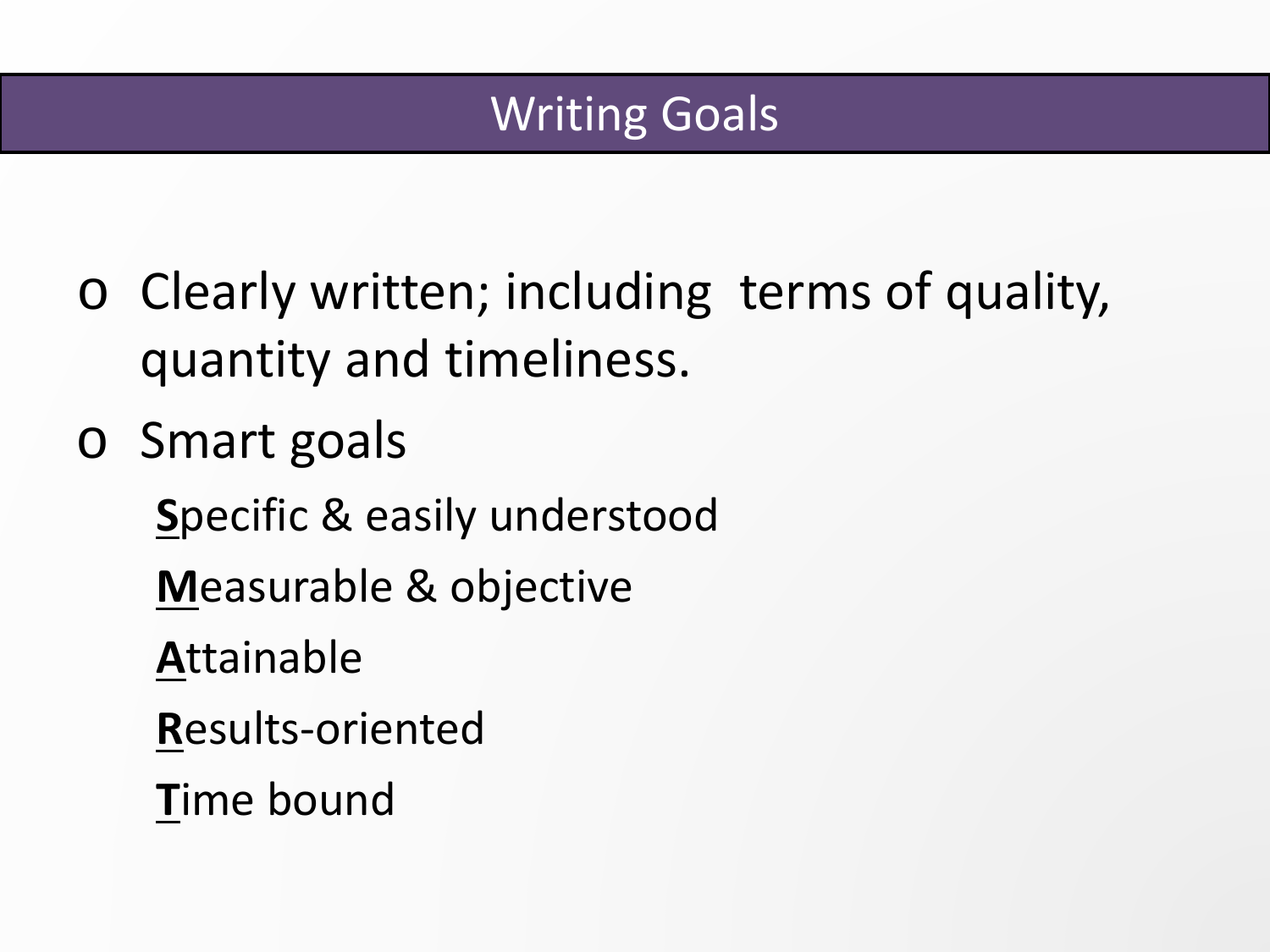## Additional Considerations for Goals

- o Objectives established over a period of time
- o Performance criteria provided for what the employee will be evaluated against
- o Aligned with overall CCD goals & strategic plan
- o Effective goals are participative, both supervisor & employee are involved in the development ensures understanding & commitment
- o Flexible enough to account for changing conditions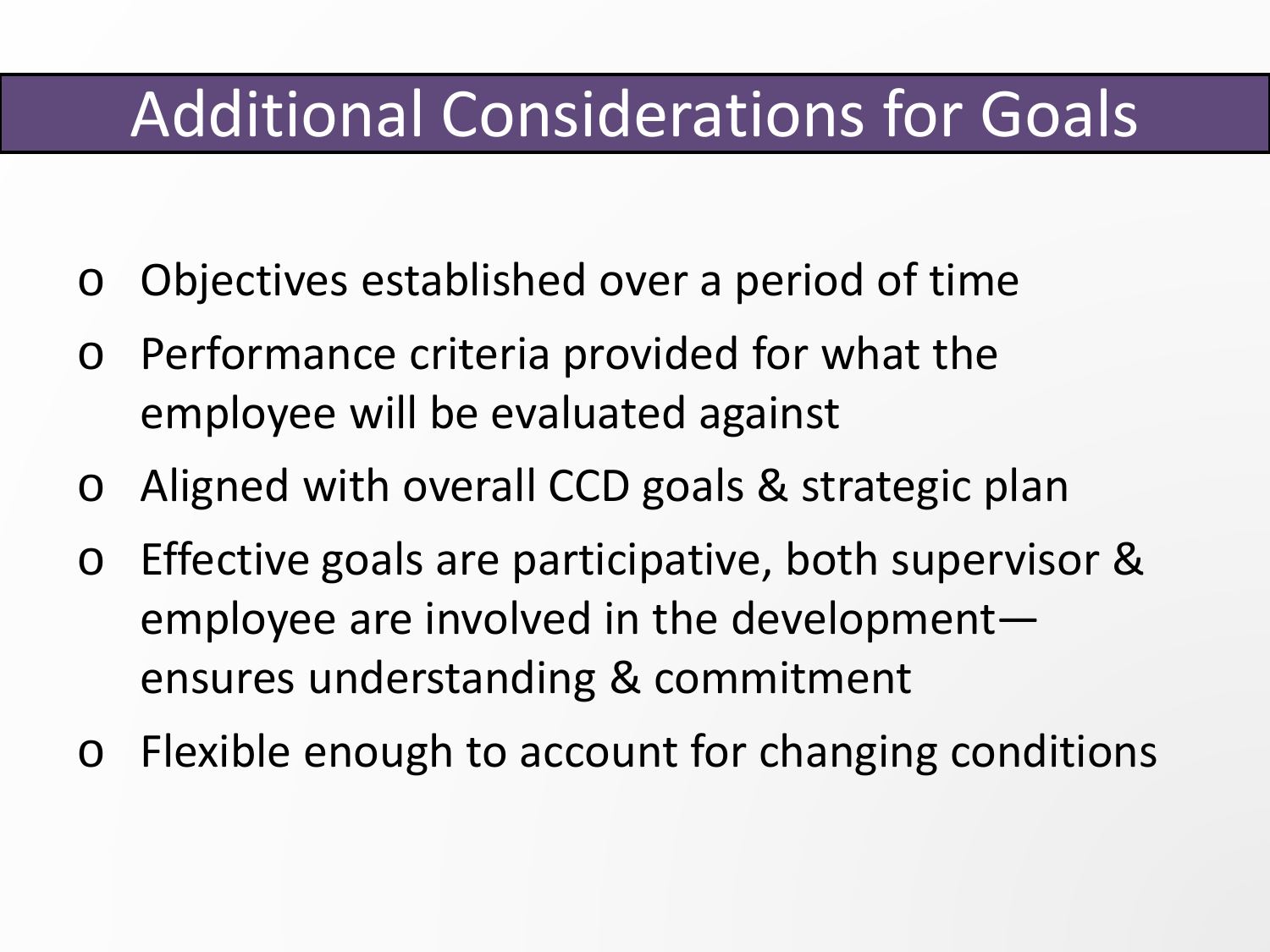## Performance Plan Agreement

### Performance Appraisal Administrator/Technical Professional

### Performance Plan Agreement:

I have had the opportunity to discuss the performance plan and goals, which I have developed with my supervisor.

Employee Name (Print):

Comments:

### **Refer to Handout**

**Revised 01/2018** 

Page 6 of 9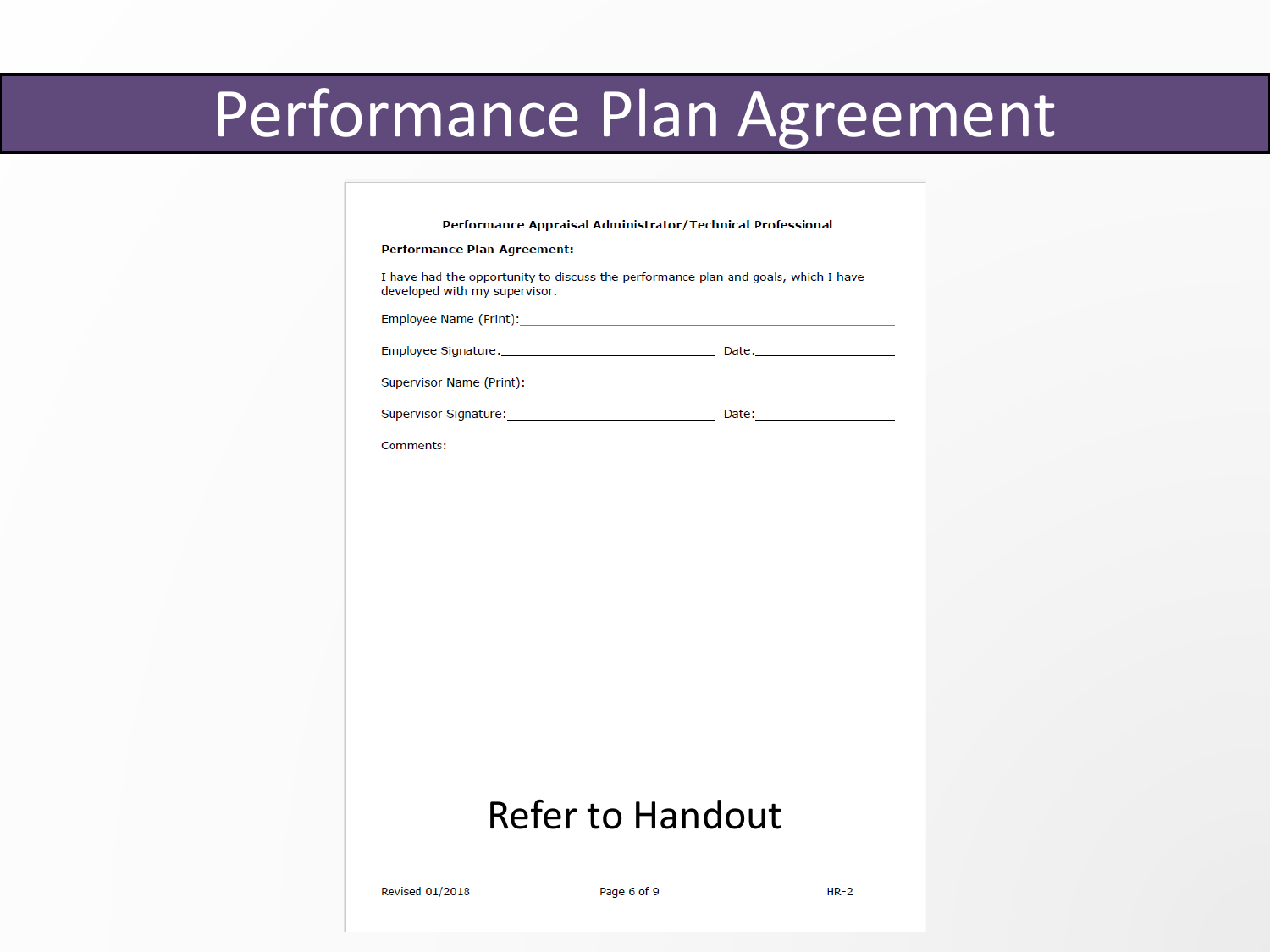### Part Three: Mid-Year Review

**Part Three: Mid-Year Review** Supervisor's Comments:

- o Mid-year covers April 1st through September 30th
- o Opportunity to revise goals as needed
- o Space is provided for employee and supervisor to comment on progress

I/we acknowledge that a mid-year progress review has been conducted and the plan submitted: Has been revised (copy attached) to more accurately reflect the employee's position and the tasks they perform. Remains pertinent to the employee's position and the tasks they perform. П **Employee's Comments:** Employee Name (Print): **Date:** Date: Employee Signature: Supervisor Name (Print): Supervisor Signature: Date: **Revised 01/2018** Page 7 of 9  $HR-2$ 

Performance Appraisal Administrator/Technical Professional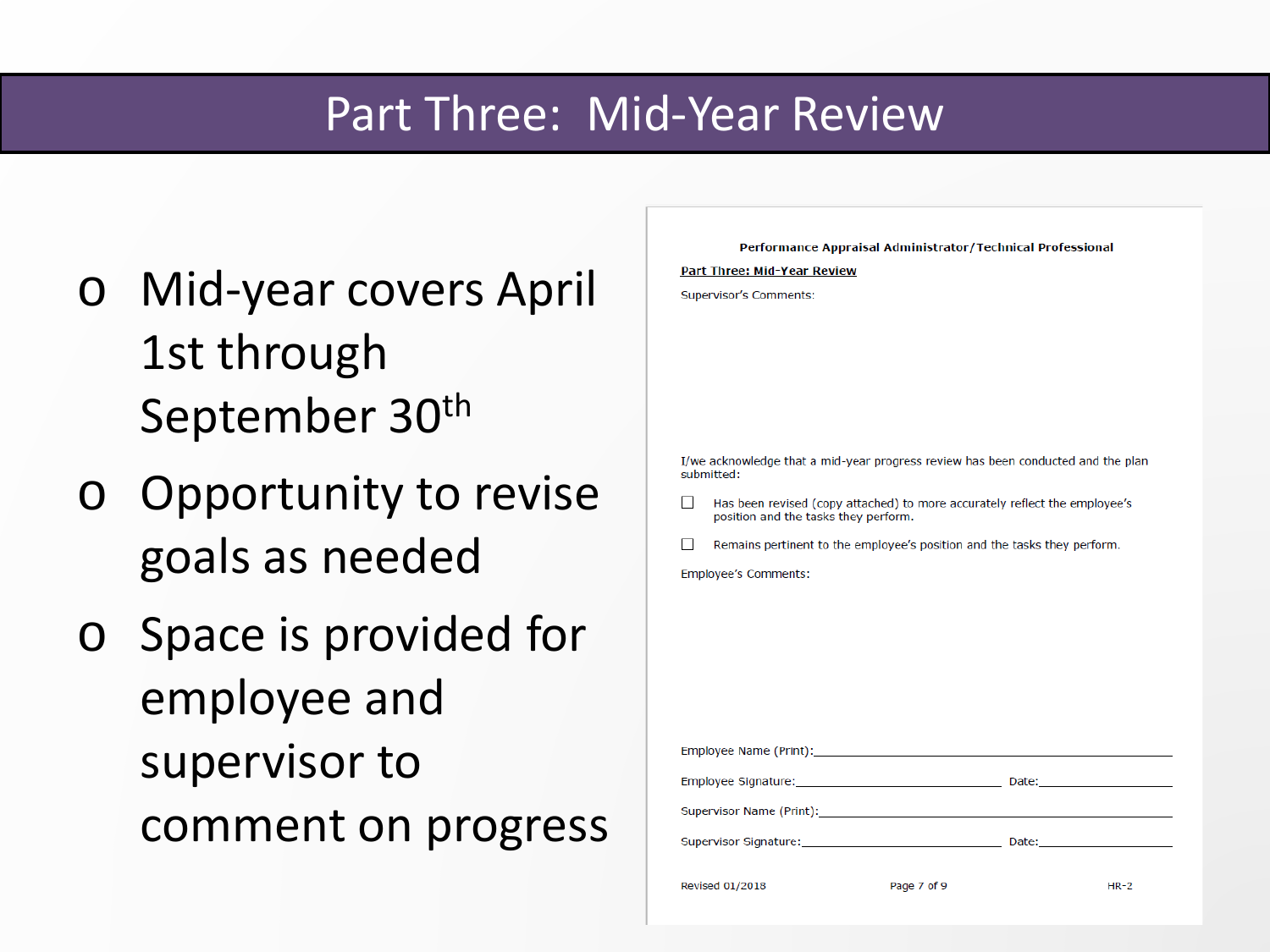### Part Four: Self-Appraisal / Narrative

- o To be completed by you & attached to final performance document.
- o Should indicate the following within the self-appraisal & narrative achievement of goals:
	- o Significant accomplishments achieved during the past year.
	- o Your strengths & areas of improvement.
	- o The extent to which you achieved goals from this year's goals indicated within Part Two.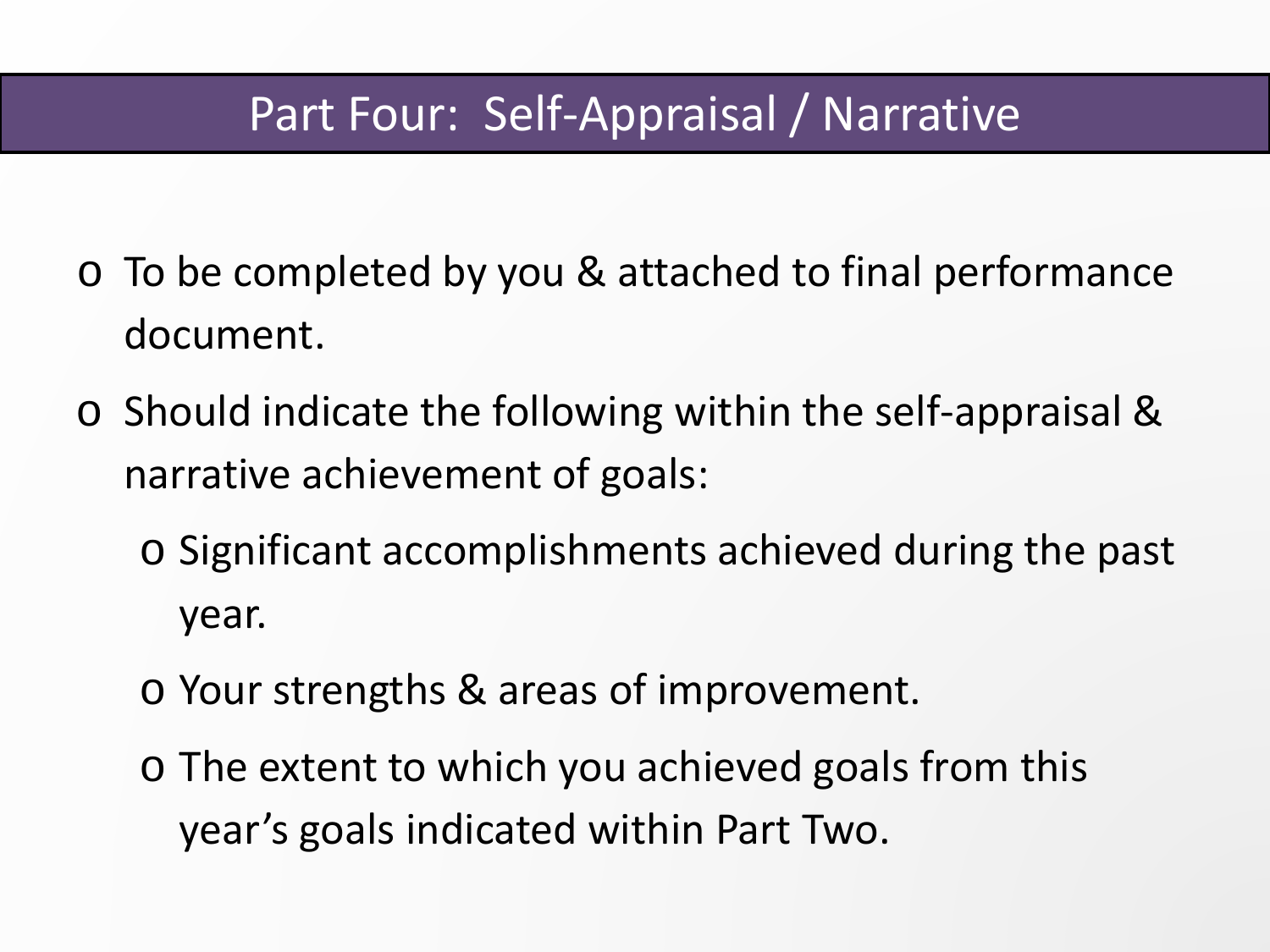### Part Five: Annual Evaluation

- o Overall performance rating must be supported by final individual ratings for core competencies and goals.
- o Provide written explanation for overall "Exemplary" and "Needs Improvement" ratings; recommended for Commendable
- o Job description review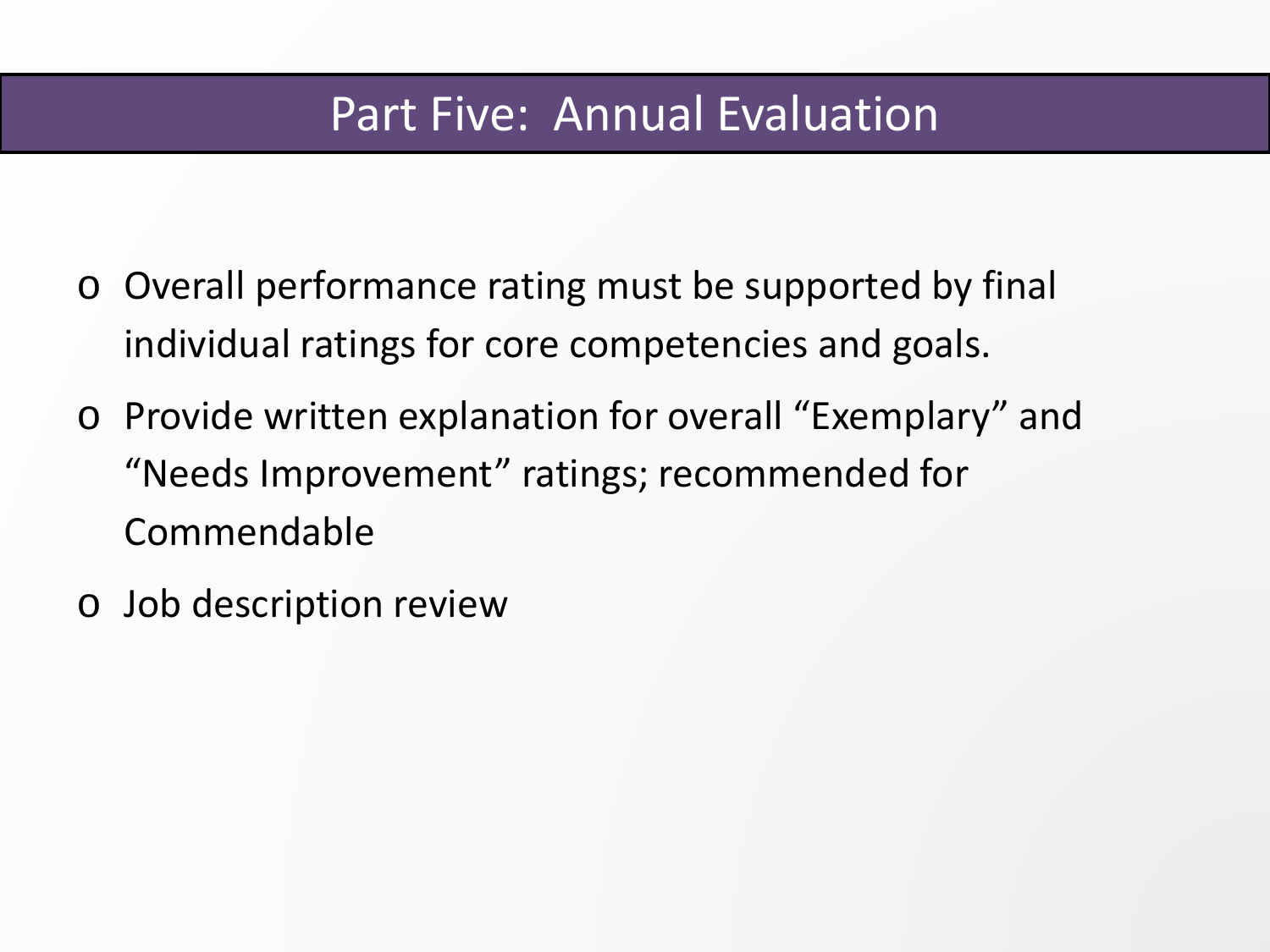## **Part Five: Final Overall Evaluation**

### Performance Appraisal Administrator/Technical Professional

#### Part Four: Final Self-Appraisal and Narrative Achievement of Goals

To be completed by the employee and attached to the final performance document. The employee should indicate the following within the self-appraisal & narrative achievement of goals:

- The significant accomplishments achieved during the past year.
- Their strengths & areas of improvement.
- The extent to which they achieved goals from this year's goals indicated within Part Two of this document.

#### **Part Five: Final Overall Evaluation**

The overall performance rating must be supported by the final individual ratings for core competencies and goals. A written explanation shall accompany all "Exemplary" and "Needs Improvement" ratings. Overall ratings of "Needs Improvement" also require a Performance Improvement Plan or Letter of Corrective Action. Attach additional pages as needed.

#### The overall performance rating for the evaluation period is:

 $\Box$  Commendable

 $\Box$  Exemplary

 $\Box$  Needs Improvement

#### **Job Description Review**

The job description has been reviewed and is:

Accurate and no further action is necessary.

□ Is not accurate and a revised job description will be completed and submitted to HR

by (insert date).

Supervisor's Comments (attach additional pages as needed):

#### Performance Appraisal Administrator/Technical Professional

#### **Final Evaluation Supervisor Signatures:**

Supervisor Name (Print):

**Employee's Comments:** Attach additional pages as needed.

I have reviewed this appraisal and have been given the opportunity to discuss it with my supervisor.

**Revised 01/2018** 

Page 8 of 9

 $HR-2$ 

**Revised 01/2018** 

Page 9 of 9

 $HR-2$ 

### Refer to Handout